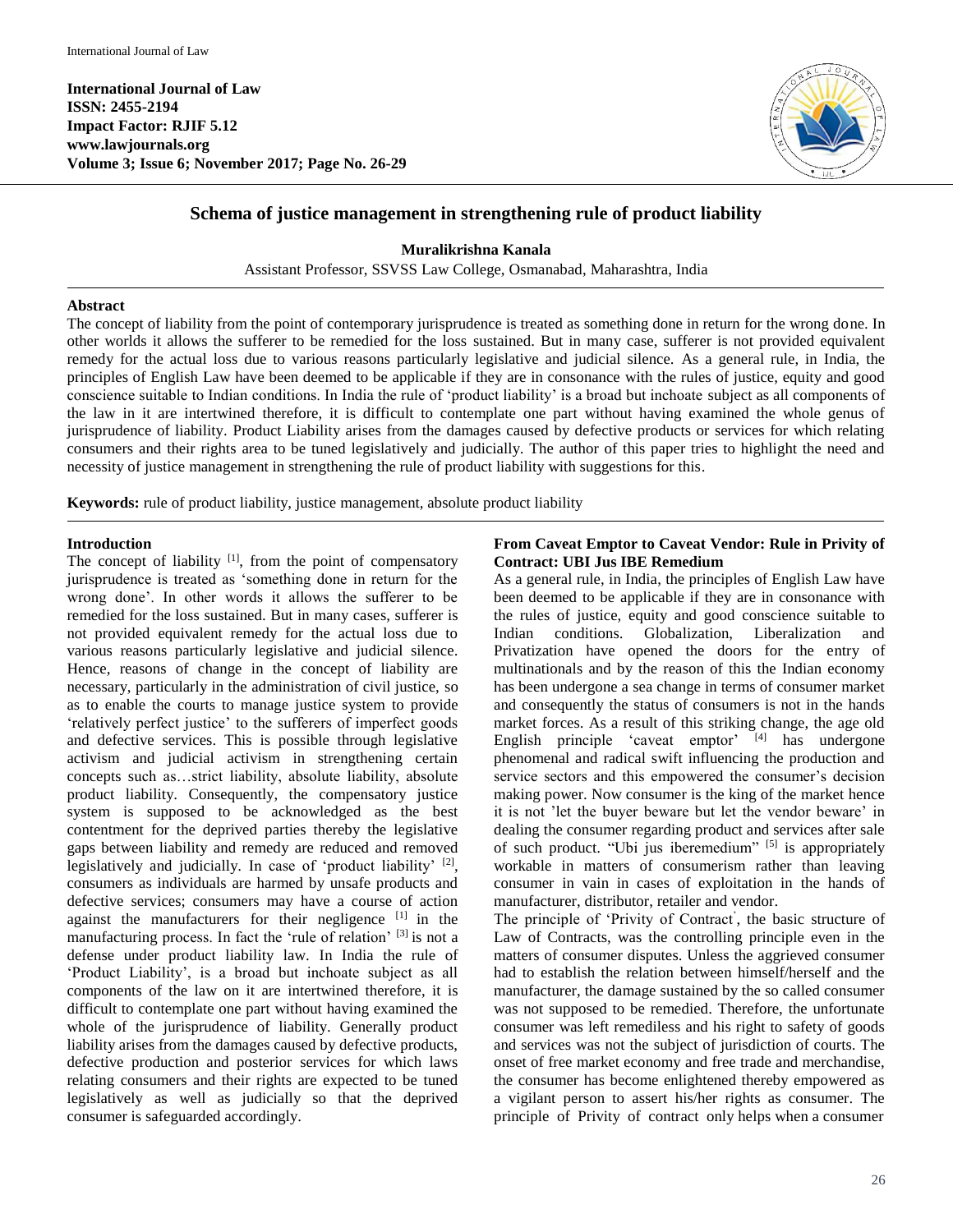has purchased goods from manufacturer directly and this is generally possible for the distributors and retailers who purchases goods from manufacturer directly as 'customers' and it establishes the contractual relationship between these two parties. So under privity of contract rule, manufacturer is under contractual obligation towards costumers generally and not to consumers in particular.

Consumer Justice is a vital component of social justice and invariably implies justice to consumers of goods and services provided by manufacturers as manufacturers make these for the ultimate consumers but not for middle men like distributors, retailers, etc. Let the consumer be the king of the market and not the victim of the market is supposed to be the ideal of consumer justice. If this ideal is ignored, every consumer is exploited at market…not only in the hands of vendors, retailers and distributors but obviously in the hands of manufacturers. Recognizing this catastrophe in 1932, Lord Macmillian in '*Dnoghue v. Stevenson*<sup>[6]</sup> has rightly observed that, "in the daily contacts of social and business life, human beings are thrown into or place themselves in an infinite variety of relations with their fellow-men and the law can refer only to the standards of the reasonable man in order to determine whether any particular relation gives rise to a duty of care as between those who stand in that relation to each other". The *locus classicus* of this has been expanded further by Lord Atkin in a later case [7] and made a dissent opinion and said, "Every person, whether discharging a public duty or not, is under a common law obligation to some person in some circumstances to conduct himself with reasonable care so as not to injure those who are likely to be affected by his want of care" <sup>[8]</sup>. In fact and as a matter of fact, these observations in these two cases, paved a way to legislate a law to protect the rights of consumers in India apart from consumer agitation and revolution for sustainable consumerism resulting in the passing of 'The Consumer Protection Act, 1986'. Still, the destiny of consumer justice is not met with due to a variety of lacunae in the said Act. The considerable dearth of it is the absence of a clear provision to fix product liability on the manufacturer. The Supreme Court of India, long back, i.e. in the year of 2000, clearly said in *Charan Singh. v. Healing*  Touch Hospital<sup>[9]</sup> that, "The CPA is one of the benevolent pieces of legislation intended to protect a large body of consumers from exploitation". Still the consumers' rights are at stake in spite of legislative and judicial activism and the principle of Caveat Emptor is dominating the consumer market.

### **The Gray Area Is Lack of Definition of Product Liability**

The product liability has not been defined in any consumer related statutesin India; hence the courts have been borrowing principles of English Law. This silence of legislature helps manufacturers to pushing and passing off their defective and dangerous products into the market. The general idea of product liability is that, 'the liability of a manufacturer for goods and services provided by him is to compensate the exploited consumer for the injury caused by defective merchandise that he has provided for sale of such product'[10]. 'Where there is a right, there is a remedy' is the governing principle even in cases of product liability as against the rule of 'caveat emptor'. The 'corpus juris' [11] in India is of two

ways, viz, civil and criminal. The distinction between these two lies in the remedy provided by the law of the land. The rudimentary form of civil wrong in terms of elements is still present and therefore the remedy in is based on the 'right' involved in the wrong. The product liability in India is inasmuch as a civil, particularly of tort nature and of course criminal in few cases. The Supreme Court observed In the case of *P.Rathinan vs. Union of India* [12] the Supreme Court observed that, "In a way there is no distinction between crime and tort, inasmuch as a tort harms an individual where as a crime is supposed to harm society, A society is made of individuals. Harm to an individual is ultimately harmed to society". Therefore product liability rule envisages the right, doesn't matter whether such right is of individual or public, must be adjudged according to the nature of wrong that is breached. Therefore the rule 'where there is a right, there is a remedy' is applied both for criminal and civil wrongs including torts. This condition has been reiterated by the Supreme Court in a catena of decisions  $[13]$ . So, the bottomline of product liability assumes remedial as well as penal in the administration of consumer justice. The so called manufacturing defect in the product is the pre-condition of liability of manufacturer as it comes under liability rule which says that the liability arises when wrong doer commits either an act or omission and negligence. Therefore the liability of manufacturer arises under a duty created by the law which falls both under remedial and penal liability. Once the product is ready for consumer the product liability begins at the door steps of manufacturer and ends up with the payment of compensation, if consumer's right is breached so the product liability is inherent aspect of every defective product which cannot be averted.

# **Product Liability: Judicial Activism On duty of Care**

The conceptual aspect of 'Negligence' [14] has been legally designed in *Donoghue vs. Stevenson* case [15] which mostly dealt 'objective theory' of negligence  $[16]$ . As a consequence, this land mark decision  $[17]$  has done away with the contractual theory of '*privity of contract*' from the ambit of torts. The rule of product liability, as mentioned in *Donoghue vs. Stevenson*, has been adopted in India in plethora of cases [18], but mostly interms of 'civil nature of liability' governed by the Consumer Protection Act, 1986; Sale of Goods Act.1930; The Competition Act, 2002; The Law of Torts based on Precedents, The Food Adulteration Act, 1954, The Food Safety and Standards Act, 2006, The Drugs and Cosmetics Act, 1940, etc., to mention few.

The horizons of product liability, in India, have been continuously expanding through judicial activism, both in the nature of civil liability and criminal liability. The product liability and laws pertaining to consumers differ from nation to nation. The Consumer Protection Act, 1986, mostly based on American Consumer Laws, wherein 'strict product liability' is rule of law. The application of strict liability rule in product liability is to determine the liability of manufacturer/supplier even if the risk could not have been recognized at the time of sale of the product. The product liability in India is legally designed as a confluence of English decisions such as *Donoghue vs. Stevenson* and *Rylands vs. Fletcher* <sup>[19]</sup>, the former says non-observance of duty of care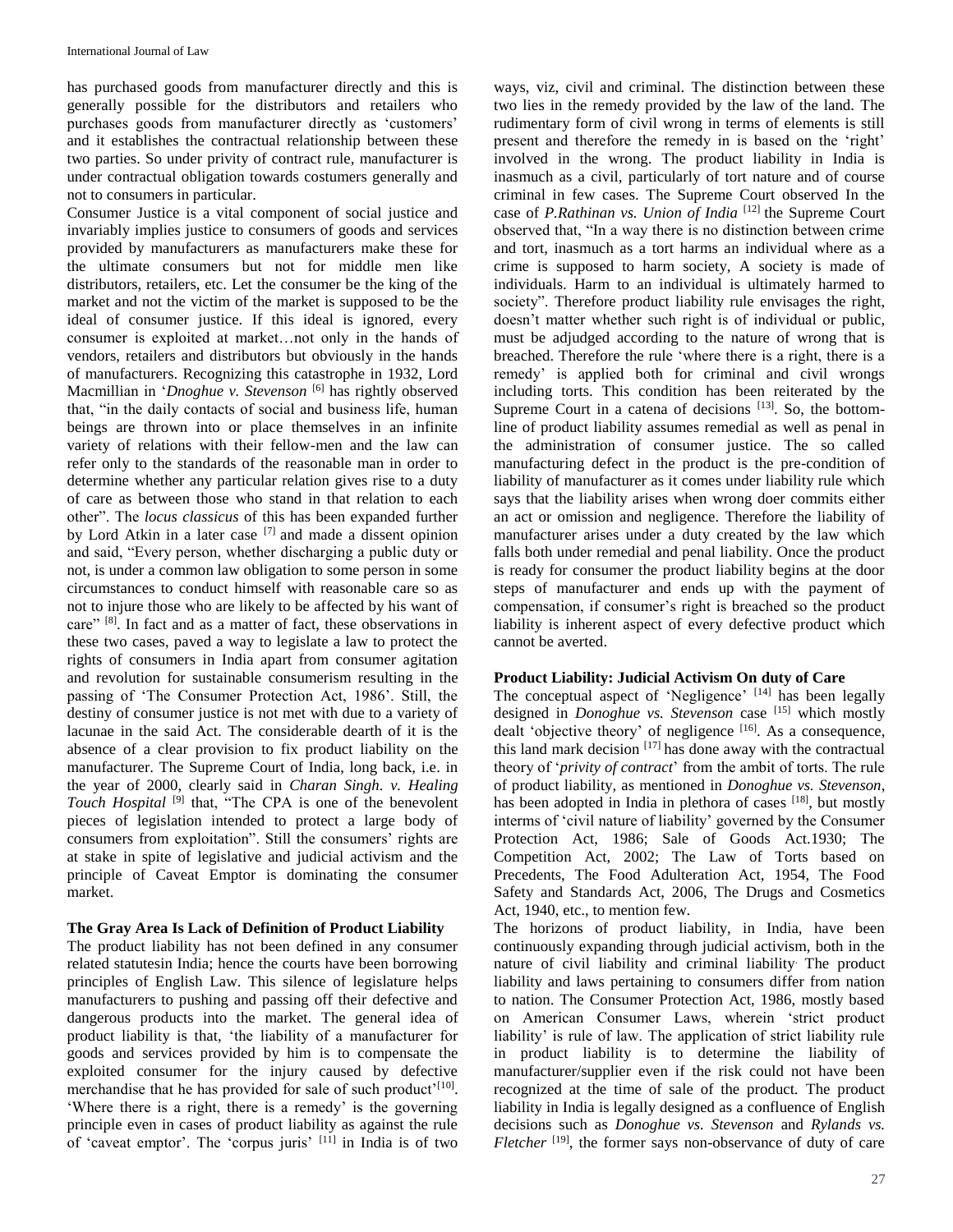towards others and the later strict liability even without the existence of negligence on the part of defendant thereby the Indian judiciary has transformed into more 'pro-consumer oriented'.

## **Product Liability: From Strict Liability to Absolute Liability: Role of the Supreme Court**

In India, the fate of consumers is at stake as there is no codified law on torts nor the Consumer Forums are not able to address unfortunate and illiterate consumer's plight. This may be because there is legislative silence on the law of product liability. The Apex Court of India, from time to time enlarging the ambit of constitutional protection and safety of consumers. It is so pertinent to stare at the ideology of the Supreme Court of India in *M.C.Mehta vs. Union of India* [20] of 1987 which demonstrated a fine judicial activism. Here, the Supreme Court of India observed in the words, "We have to evolve new principles and lay down new norms which will adequately deal with new problems which arise in a highly industrialized economy. We cannot allow our judicial thinking to be constructed by reference to the law as it prevails in England or for the matter of that in any foreign country. We are certainly prepared to receive light from whatever source it comes but we have to build our own jurisprudence." Conversely the doors of Indian Legislature are closed to halt the passage of light of new principles resulting in the darkness of the intention of legislature to enhance its legislative activism. Hence, it is the need of the hour for the Legislature to make objective and substantial law on product liability `to strengthening the core aspect and spirit of consumerism, both in letter and spirit. Indian Judiciary, as part of constitutional mandate of social justice has rarefy and designed the Strict Liability<sup>[21]</sup> rule of Bhopal Gas Tragedy case into 'Absolute Liability<sup>, [22]</sup> in a universally acknowledged land mark seminal judgment in *M.C.Mehta. v. Union Of India* popularly known as *SriramFoods and Fertilizers Case*<sup>[23]</sup>. The Supreme Court of India took a bold decision holding that it was not bound to follow the 19<sup>th</sup> century rule of English Law and it could evolve a rule suitable to the social and economic conditions prevailing in India at the present day  $[24]$ , a true example of 'judicial activism'.

The absolute product liability evolved in the above mentioned case <sup>[25]</sup> shall be a rule which may be taken in to consideration even for the consumers' community to protect their rights against manufacturers, distributors, retailers who usually passing-off <sup>[26]</sup> their defective or dangerous goods and products, at bay. If absolute product liability is recognized statutorily, it provides an effective relief to consumers and of course for the consumer forums to effectively combat exploitation of manufacturer thereby the untold plight of consumers means the existence of 'absolute product liability rule' as the more a decisive factor.

## **Suggestions and Conclusion**

All aspects of human life, from womb to tomb, are being controlled and thereby encompassed by The Consumer Protection Act. An enlightened consumer is an empowered consumer. The concept of LPG <sup>[27]</sup> has enabled Indian consumers to realize their dominatingly valuable role in the governance of consumerism at all spears of life. The poor

Indian consumer is week at consumer literacy<sup>[28]</sup>. By reason of this condition, Indian consumer is subjected to exploitation at the hands of manufacturer, distributors and retailers. Consumer literacy is not growing to the extent of consumer revolution. Both these must go hand in hand to provide virtual consumer justice which is essentially a constitutional goal. This is possible only when there is a clarion legislative activism on product liability is manifested. Multi-national products and On-line shopping are dominating Indian market. The 'make in India' policy is augmenting, and still, our law on product liability is not able to cater the deprived an untold miseries of consumers. The Consumer Fora and the judiciary, many a time, expressed a serious concern over the silence of the Legislature in making the pro-consumer legislations. To overcome this vacillation, the scheme of justice management of the Supreme Court shall be clear to enhance the rule of product liability under its constitutional powers, then it may be possible to safeguard the consumers altogether. For this the following suggestions may be contemplated:

- a. To strengthen liability provision, consumer counseling centers must be empowered.
- b. While manufacturing, the providers of goods and services should remember that they are living in the most civilized society regulated by the rule of law and primarily they are for the consumers only.
- c. There must be clear policies that are needed to protect rural consumers through consumer awareness platforms.
- d. In view of free market economy and trade and merchandise, enlarging the scope of consumer law to provide more protection for consumers, against exploitation at market place, is to be addressed.
- e. In view of revolutionary change in e-commerce, the CP Act either to be amended or enact a new law to encourage and regulate online transactions.
- f. The provision of 'negligence' must be read with 'rule of product liability' which covers negligence and breach of warranty. To deal with corporate consumers' disputes, Corporate Consumer Forums must be established to lighten the burden of regular consumer courts. The functioning of 3 tier consumer forums must create a clear sense of liability in the minds of manufacturers as to mandate every manufacturer to be careful enough to curtail 'mesmerism' of 'passing-off' tactics of duplication.
- g. The existing law of product liability is not virtually suitable to provide consumer justice. It is felt that the legislature must harden the liability provision by including 'absolute product liability principle' so that the consumer forums are able to protect the rights of consumers. It may be said that instead of consumers forums, it is practicable to establish separate consumers' courts at all levels to sanctify the virtual consumerism.
- h. The rights of consumers must be considered as fundamental under the roof of 'right to life', as it is of 'Inclusive nature', because everyone is considered as a consumer at any point from womb to tomb.

#### **References**

1. According to Salmond, liability means, "a liability or responsibility is the bond of necessity that exists between